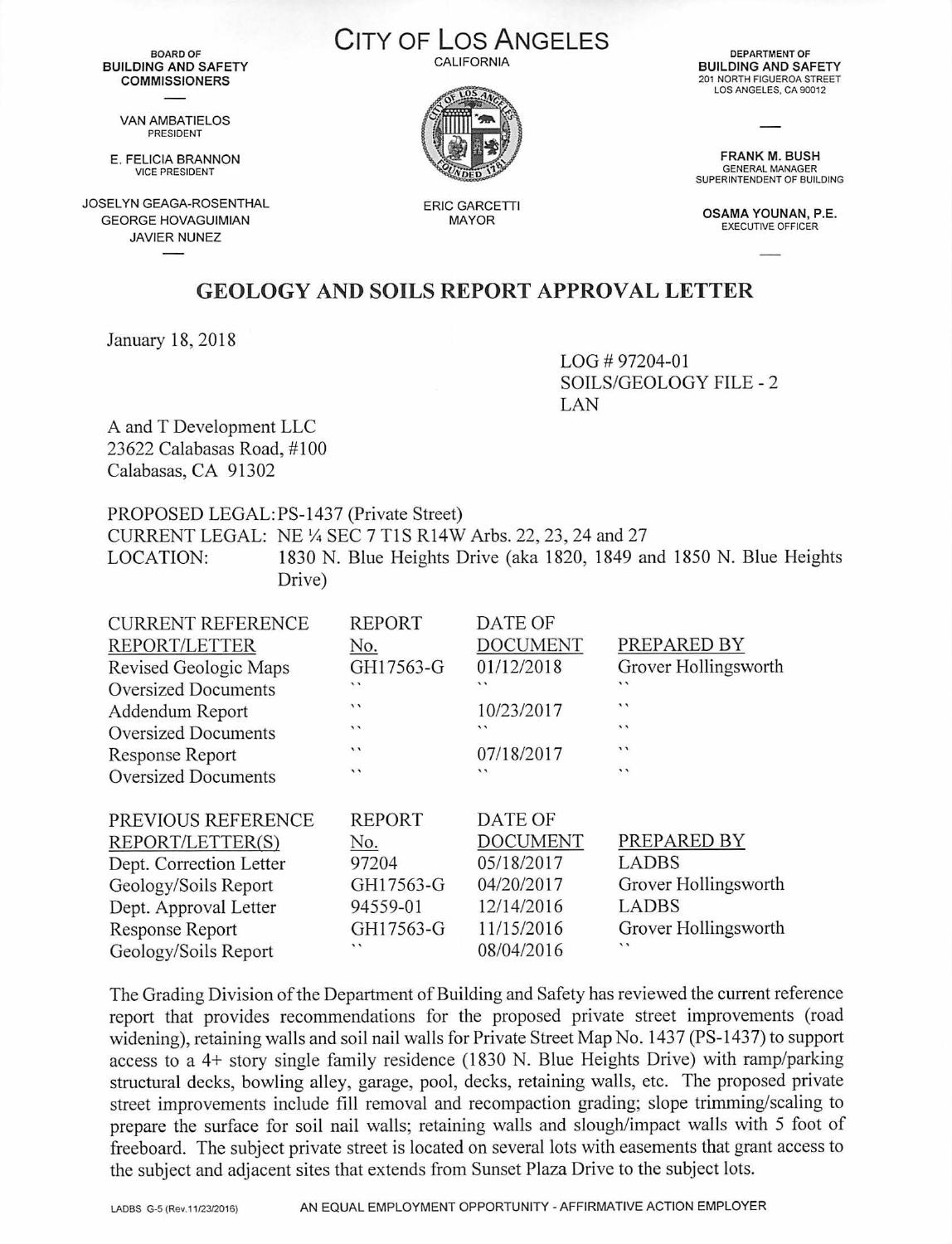Page 2 1830 N. Blue Heights Drive (aka 1820, 1849 and 1850 N. Blue Heights Dr.)

The earth materials at the subsurface exploration locations consist of up to 23 feet of uncertified fill underlain by up to *5* feet of natural residual soil and granite bedrock. The consultants recommend to support the proposed structures on conventional and/or drilled-pile foundations bearing on competent bedrock.

The referenced reports are acceptable, provided the following conditions are complied with during site development:

(Note: Numbers in parenthesis () refer to applicable sections of the 2017 City of LA Building Code. P/BC numbers refer the applicable Information Bulletin. Information Bulletins can be accessed on the internet at LADBS.ORG.)

- 1. Prior to the issuance of any permit, the owner shall record a notarized affidavit with the Los Angeles County Registrar-Recorder/County Clerk regarding the soil nail wall to be located as shown on Geologic Map 1 and Geologic Map 2, of the 01/12/2018 report. The soil nail length is also summarized on page 2 of 10/23/2017 report. The owner shall acknowledge the restricted excavation areas and agree that any utility/line excavation shall have a minimum setback of *5* feet measured horizontally from the vertical projection of the soil nails end.
- 2. Prior to recordation of the map and issuance of any permits, secure the necessary approval from the Subdivision Section of the Department of City Planning for the proposed private street.
- 3. Prior to recordation of the private street map, a bond shall be posted for the proposed grading and construction.
- 4. Secure the notarized written consent from all owners upon whose property proposed grading/construction access is to extend, in the event off-site grading and/or access for construction purposes is required (7006.6). The consent shall be included as part of the final plans.
- 5. The geologist and soils engineer shall review and approve the detailed plans prior to issuance of any permits. This approval shall be by signature on the plans that clearly indicates the geologist and soils engineer have reviewed the plans prepared by the design engineer; and, that the plans include the recommendations contained in their reports (7006.1).
- 6. All recommendations of the reports that are in addition to or more restrictive than the conditions contained herein shall be incorporated into the plans.
- 7. A copy of the subject and appropriate referenced reports and this approval letter shall be attached to the District Office and field set of plans (7006.1). Submit one copy of the above reports to the Building Department Plan Checker prior to issuance of the permit.
- 8. A grading permit shall be obtained for all structural fill and retaining wall backfill (106.1.2).
- 9. All man-made fill shall be compacted to a minimum 90 percent of the maximum dry density of the fill material per the latest version of ASTM D 1557. Where cohesionless soil having less than 15 percent finer than 0.005 millimeters is used for fill, it shall be compacted to a minimum of 95 percent relative compaction based on maximum dry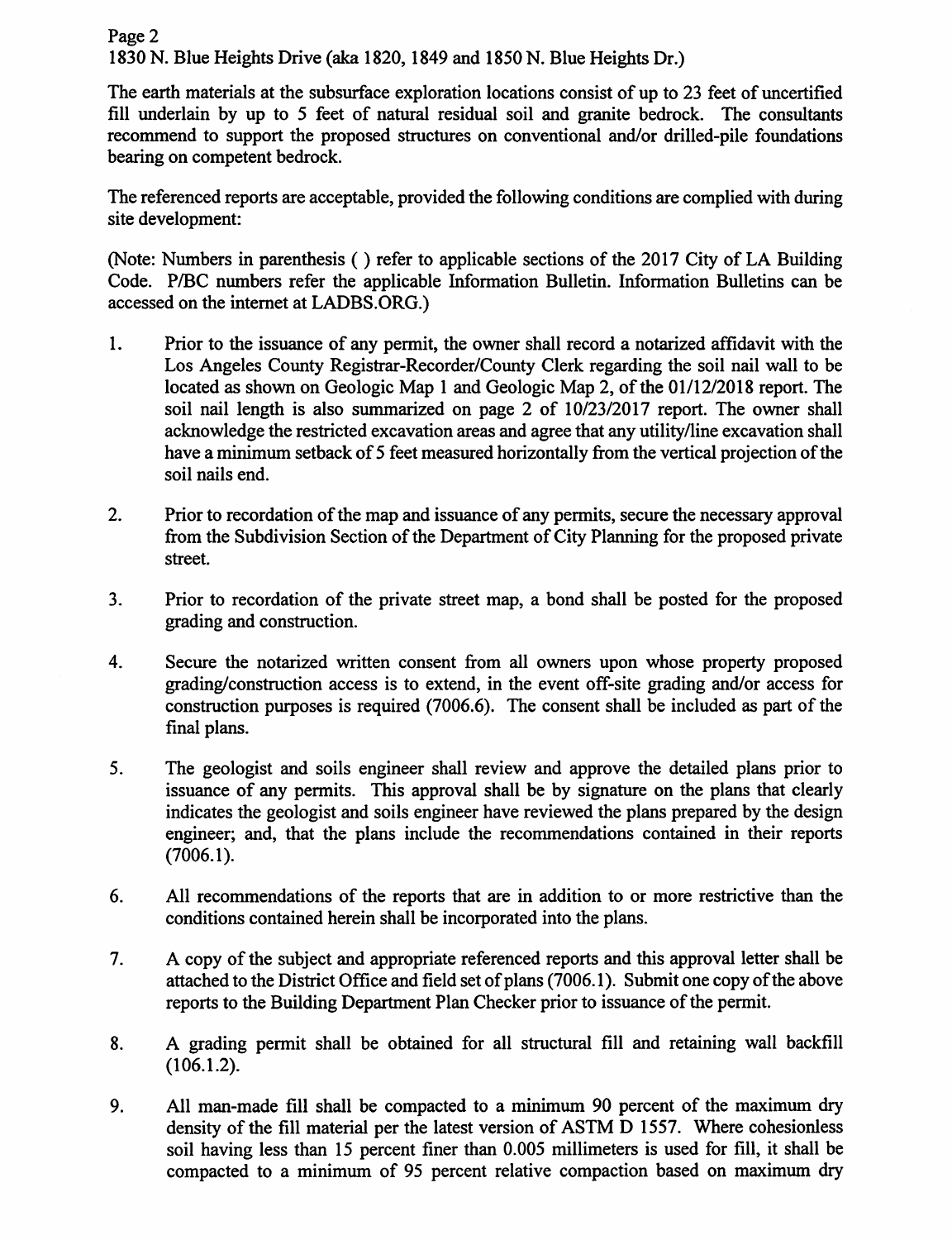1830 N. Blue Heights Drive (aka 1820, 1849 and 1850 N. Blue Heights Dr.)

density. Placement of gravel in lieu of compacted fill is only allowed if complying with LAMC Section 91.7011.3.

- 10. Existing uncertified fill shall not be used for support of footings, concrete slabs or new fill (1809.2, 7011.3).
- 11. Drainage in conformance with the provisions of the Code shall be maintained during and subsequent to construction (7013.12).
- 12. Grading shall be scheduled for completion prior to the start of the rainy season, or detailed temporary erosion control plans shall be filed in a manner satisfactory to the Grading Division of the Department and the Department of Public Works, Bureau of Engineering, B-Permit Section, for any grading work in excess of 200 cubic vards (7007.1).

201 N. Figueroa Street 3rd Floor, LA (213) 482-7045

- 13. All loose foundation excavation material shall be removed prior to commencement of framing. Slopes disturbed by construction activities shall be restored (7005.3).
- 14. The applicant is advised that the approval of this report does not waive the requirements for excavations contained in the General Safety Orders of the California Department of Industrial Relations (3301.1 ).
- 15. Excavations shall not remove lateral support from a public way, adjacent property or an existing structure. Note: Lateral support shall be considered to be removed when the excavation extends below a plane projected downward at an angle of 45 degrees from the bottom of a footing of an existing structure, from the edge of the public way or an adjacent property. (3307.3.1)
- 16. A supplemental report shall be submitted to the Grading Division of the Department containing recommendations for shoring, underpinning, and sequence of construction in the event that any excavation would remove lateral support to the public way, adjacent property, or adjacent structures (3307.3). A plot plan and cross-section(s) showing the construction type, number of stories, and location of the structures adjacent to the excavation shall be part of the excavation plans (7006.2).
- 17. Prior to the issuance of any permit that authorizes an excavation where the excavation is to be of a greater depth than are the walls or foundation of any adjoining building or structure and located closer to the property line than the depth of the excavation, the owner of the subject site shall provide the Department with evidence that the adjacent property owner has been given a 30-day written notice of such intent to make an excavation (3307.1).
- 18. Prior to the issuance of the permits, the soils engineer and/or the structural designer shall evaluate the surcharge loads used in the report calculations for the design of the retaining walls and shoring. If the surcharge loads used in the calculations do not conform to the actual surcharge loads, the soil engineer shall submit a supplementary report with revised recommendations to the Department for approval.
- 19. Unsurcharged temporary excavations over exposing fill or soil shall be trimmed back at a gradient not exceeding 1:1, as recommended.

Page 3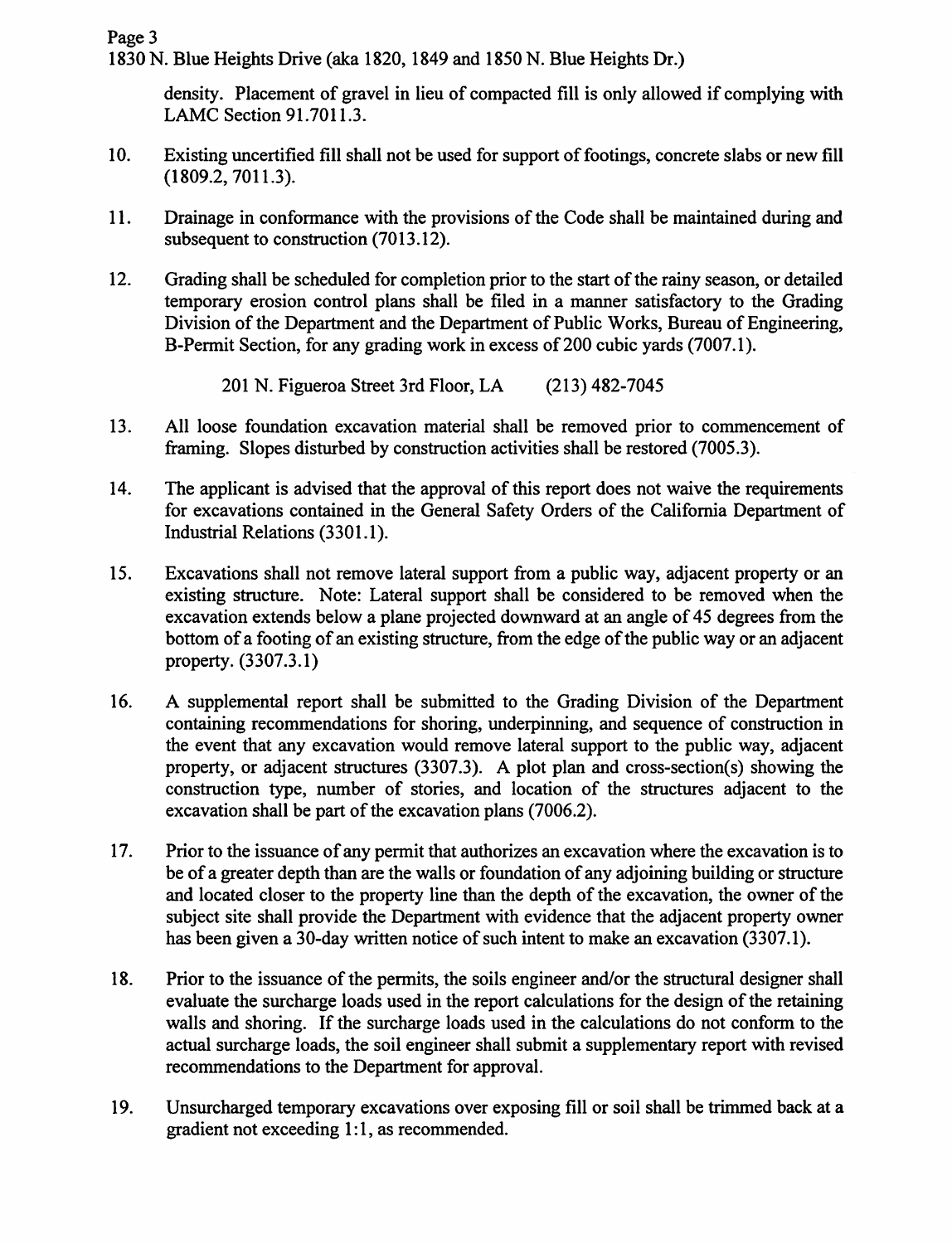## Page 4 1830 N. Blue Heights Drive (aka 1820, 1849 and 1850 N. Blue Heights Dr.)

- 20. Unsurcharged temporary excavation may be cut vertical up to 12 feet in competent favorably oriented bedrock as determined by the project geologist. For excavations over 12 feet in competent favorably oriented bedrock, the lower 12 feet may be cut vertically and the portion of the excavation above 12 feet shall be trimmed back at a gradient not exceeding  $1:1$ , as recommended.
- 21. The proposed soil nail wall shall be capable to support the full lateral pressure (EFP) of 40 pcf for a conventional cantilever retaining wall design, as recommended on page 25 of the 04/20/2017 report.
- 22. The sequence of construction recommended on page 30 of the 04/20/2017 report shall be noted on the plans and reviewed and approved by the soils engineer.
- 23. Verification nails shall be installed and tested prior to installation of any production nails.
- 24. Soil nail spacing shall be limited to a maximum of IO feet center to center, as recommended.
- 25. Soil-nail anchors shall be a minimum of I-inches in diameter and varies from 14 to 26 feet in total length, as recommended.
- 26. All soil nails shall derive their entire support from the bedrock, as recommended.
- 27. Grout mix and installation procedures for production nails shall be identical to those of test nails.
- 28. Shotcrete shall be in accord with Information Bulletin P/BC 2014-051 and LABC Section 1910.
- 29. Soil nail design shall use a maximum ultimate bond stress of 5,000 PSF and 6,500 PSF for static and seismic conditions, respectively, as recommended, or the lowest value from the testing.
- 30. Prior to the grouting of soil-nails, a representative of the soils engineer shall inspect and approve the nail excavations. Inspection shall include logging of the diameter, depth, location, and condition of each drilled hole. Prior to grouting the Soil Engineer shall post a notice on the job site for the City Building Inspector and the Contractor stating that the work so inspected meets the conditions of the report. No concrete or grout shall be placed until the Department of Building & Safety Inspector also has inspected and approved the nail excavation and installation. A written certification by the Soils Engineer that the work so inspected meets the conditions of the report shall be filed with the Department upon completion of the work.
- 31. Production nails shall be fully encapsulated using a double grouted corrugated plastic sheath approved by the soils engineer and accepted by the Department.
- 32. Nail corrosion protection shall be provided and approved by a licensed corrosion engineer.
- 33. Geocomposite drainage material shall consist of 2-foot wide strips of Miradrain 6000 between nails to the full height of the wall, and comply with drawing.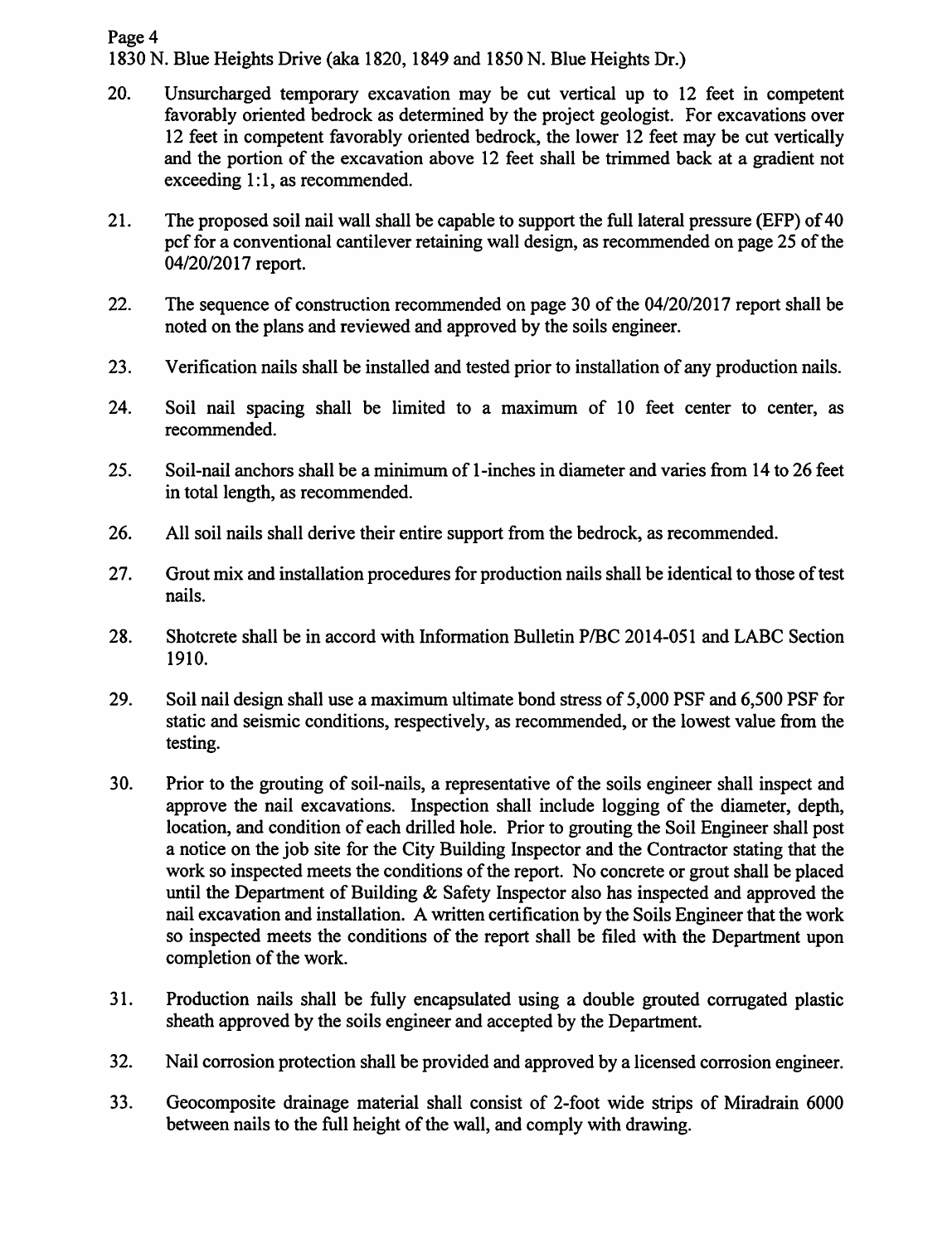## Page 5

1830 N. Blue Heights Drive (aka 1820, 1849 and 1850 N. Blue Heights Dr.)

34. Nail testing shall as a minimum satisfy Section 8 of the draft document "Recommended Guidelines for Permanent Soil Nails," dated 8/23/2000 by the California Soil Nail Committee, and "Soil Nail Walls - Reference Manual", Publication No. FHWA-NHI-14- 007, dated February, 2015 by U.S. Department of Transportation, Federal Highway Administration.

No less than *5* percent of the production soil-nails installed shall be proof tested to a test load of 150% of the calculated design capacity to verify bond stress. The wall and nail design shall accommodate such testing. At least 2 verification nails shall be installed and tested to verify the installation methods, soil conditions, etc. Test nails shall have both bonded and un-bonded portions. The nails used for the verification tests shall be sacrificial and not be incorporated into the production piles.

- 35. No soil nail testing shall be performed until the concrete and grout have achieved a 3-day cure time or minimum 1,000 psi compressive strength.
- 36. The soil engineer shall inspect and approve the testing of all test soil nails. The soil engineer shall keep a record of all test loads and anchor movements and certify to their accuracy. This record shall be kept on the job site and be available for inspection by the Building Inspector.
- 3 7. A registered deputy grading inspector approved by and responsible to the project soils engineer shall be required to provide inspection for any proposed soil-nailing[, shoring, or drilling and installation of deep foundations]. Unloading, handling, and storage of the soil nails shall be performed under the inspection of the deputy grading inspector.
- 38. The maximum acceptable deflections of the bar end during each type of soil nail testing shall be tabulated and presented on the plans.
- 39. Wall performance shall be monitored as recommended. Instrument readings shall be taken on 6-month intervals for the first two years.
- 40. An "As-Built" plan approved and signed by the soils engineer shall be submitted to the Department of Building and Safety upon completion of wall construction.
- 41. All foundations shall derive entire support from competent bedrock, as recommended and approved by the geologist and soils engineer by inspection.
- 42. Foundations adjacent to a descending slope steeper than 3:1 (horizontal to vertical) in gradient shall be a minimum distance of one-third the vertical height of the slope but need not exceed 40 feet measured horizontally from the footing bottom to the face of the slope (1808.7.2). Where the slope is steeper than 1:1, the required setback shall be measured from an imaginary plane 45 degrees to the horizontal, projected upward from the toe of the slope.
- 43. Buildings adjacent to ascending slopes steeper than 3H:1V in gradient shall be setback from the toe of the slope a level distance measured perpendicular to slope contours equal to one-half the vertical height of the slope, but need not exceed 15 feet (1808.7.1). Where the slope is steeper than  $1:1$ , the toe of the slope shall be assumed to be at the intersection of a horizontal plane drawn from the top of the foundation and a plane drawn tangent to the slope at an angle of 45 degrees to the horizontal.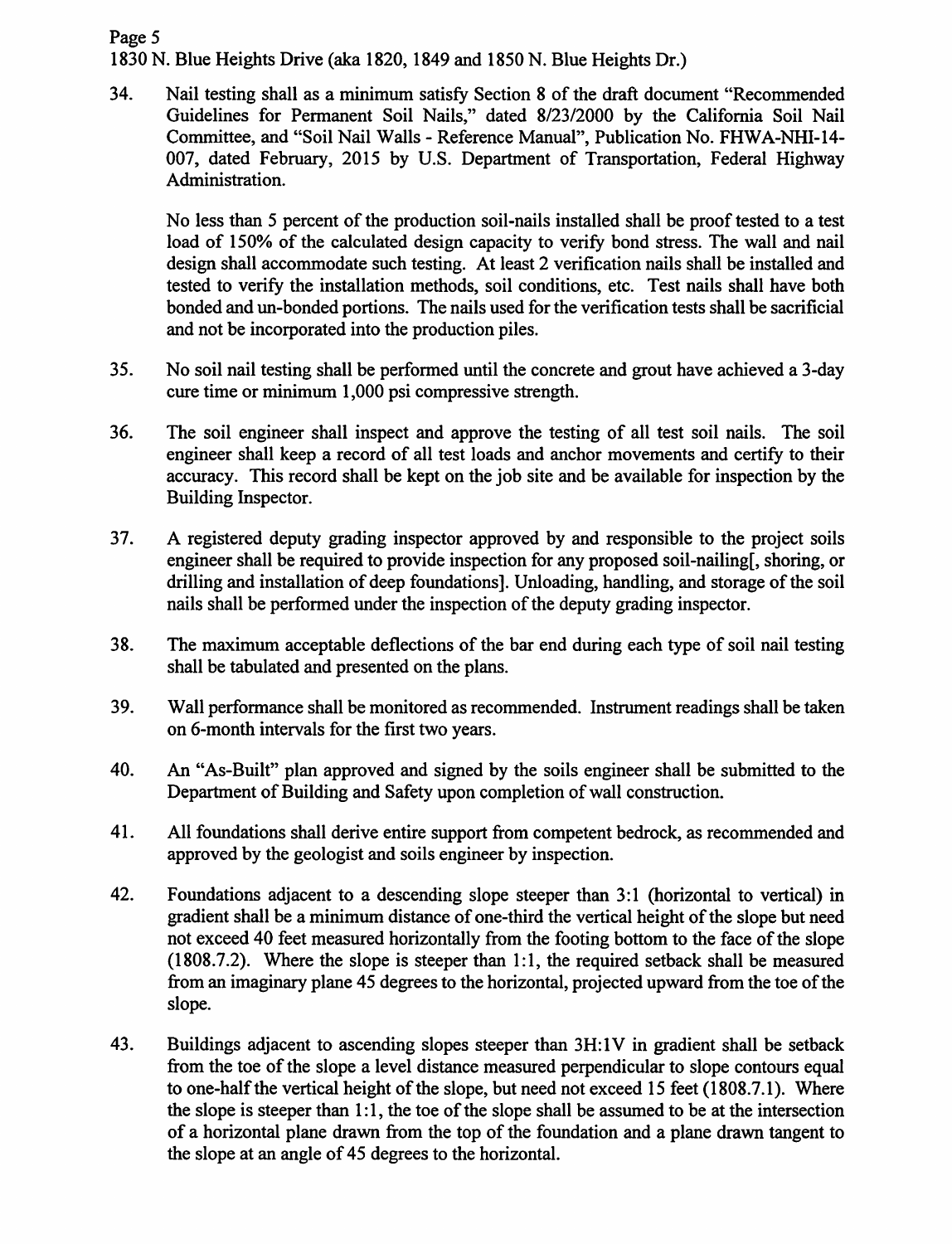Page 6 1830 N. Blue Heights Drive (aka 1820, 1849 and 1850 N. Blue Heights Dr.)

- 44. Pile caisson and/or isolated foundation ties are required by LAMC Sections 91.1809.13 and/or 91.1810.3 .13. Exceptions and modification to this requirement are provided in Information Bulletin P/BC 2014-030.
- 45. Pile and/or caisson shafts shall be designed for a lateral load of 1000 pounds per linear foot of shaft exposed to fill, soil and weathered bedrock per P/BC 2014-050.
- 46. The design passive pressure shall be neglected for a portion of the pile with a horizontal setback distance less than five feet from fill, soil or weathered bedrock.
- 47. Existing uncertified fill shall not be used for lateral support of deep foundations (1810.2.1).
- 48. The seismic design shall be based on a Site Class C, as recommended. All other seismic design parameters shall be reviewed by LADBS building plan check.
- 49. Retaining walls shall be designed for the lateral earth pressures specified in the section titled "Retaining Walls" starting on page 22 of the 04/20/2017 report. All surcharge loads shall be included into the design.
- 50. All retaining walls shall be provided with a standard surface backdrain system and all drainage shall be conducted in a non-erosive device to the street in an acceptable manner (7013.11).
- 51. With the exception of retaining walls designed for hydrostatic pressure, all retaining walls shall be provided with a subdrain system to prevent possible hydrostatic pressure behind the wall. Prior to issuance of any permit, the retaining wall subdrain system recommended in the soils report shall be incorporated into the foundation plan which shall be reviewed and approved by the soils engineer of record (1805.4).
- 52. Installation of the subdrain system shall be inspected and approved by the soils engineer of record and the City grading/building inspector (108.9).
- 53. All drainage shall be conducted to a public street in an acceptable manner; water shall not be dispersed on to descending slopes without specific approval from the Grading Division and the consulting geologist and soils engineer (7013.10).
- 54. An on-site storm water infiltration system at the subject site shall not be implemented, as recommended.
- 55. All concentrated drainage shall be conducted in an approved device and disposed of in a manner approved by the LADBS (7013.10).
- 56. Sprinkler plans for irrigation shall be submitted and approved by the Mechanical Plan Check Section (7012.3.1).
- 57. Any recommendations prepared by the geologist and/or the soils engineer for correction of geological hazards found during grading shall be submitted to the Grading Division of the Department for approval prior to use in the field (7008.2, 7008.3).
- 58. The geologist and soils engineer shall inspect all excavations to determine that conditions anticipated in the report have been encountered and to provide recommendations for the correction of hazards found during grading  $(7008 \& 1705.6)$ .